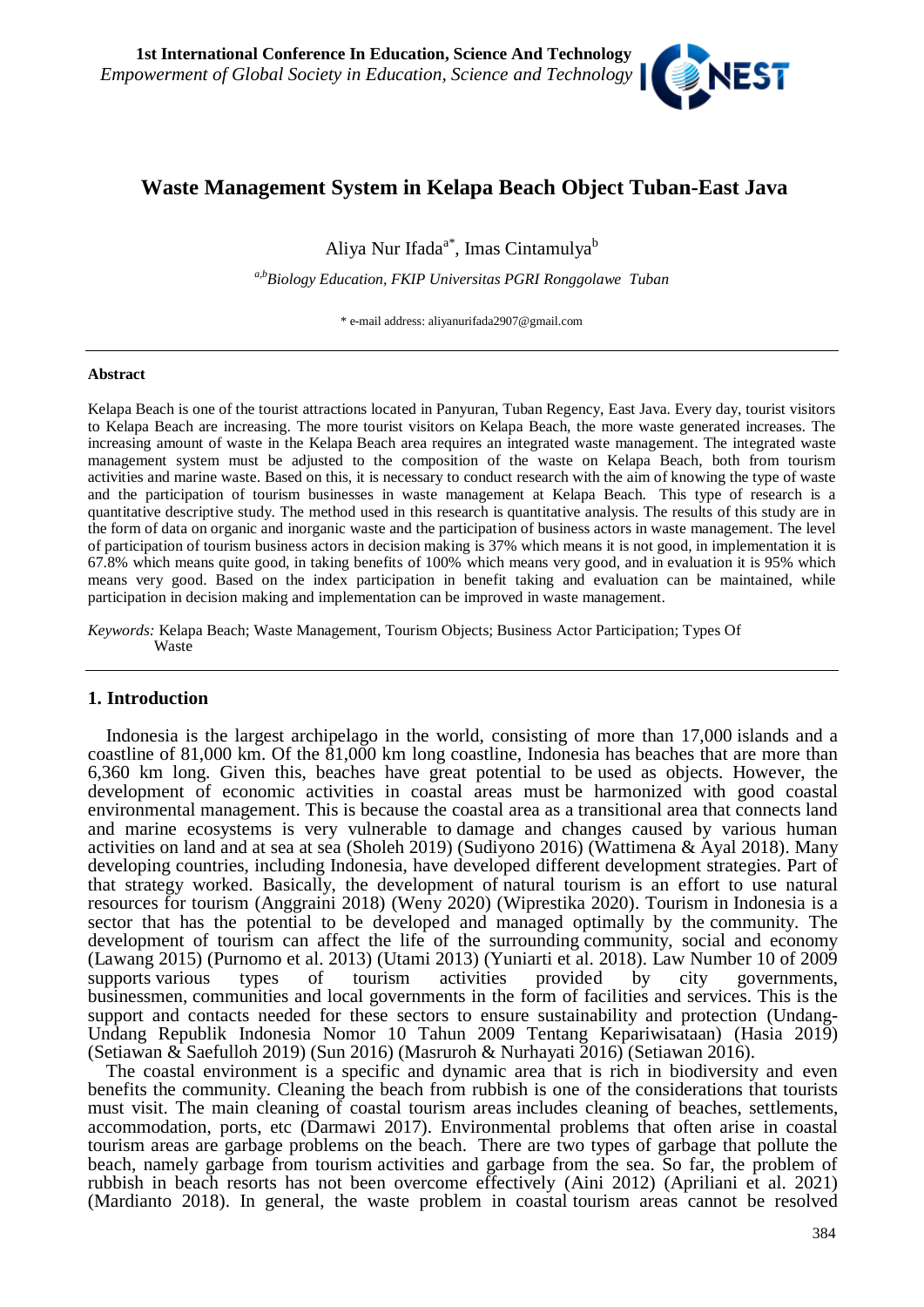

optimally even though it contains a waste management component. In fact, many sanitation managers face various obstacles and constraints that result in services not being in accordance with technical regulations and community expectations. Beach tourism consists of organic and inorganic waste from land rubbish and rubbish carried by waves and sea breezes (Yuliadi 2017) (Manik 2018). If not managed, waste can become a serious threat to the preservation and conservation of natural tourism areas. On the other hand, if managed properly, waste has potential values such as job creation, quality improvement and environmental aesthetics, as well as other uses such as compost, which can be used to improve critical areas in various parts of Indonesia. also affects the outflow of state foreign exchange. For tourist areas, a waste management system can be planned based on the Ministry of Public Works Regulation Number 3 of 2013. The management system consists of operational aspects such as classification and packaging, collection, use, processing, delivery, transportation and completion, as well as nontechnical aspects which consist of aspects institutions, regulations / laws, financing, and community participation (Ramadan et al. 2019) (Kemenpu) (Sudiro et al. 2018).

Tuban has many interesting tourist attractions to offer, including Kelapa Tuban Beach, which is located in the north of East Java. Tuban has a complete landscape, from hills to beaches. The following are recommendations for various beaches in Tuban for traveling friends who want to spend their holidays on the north coast of East Java (Muhammad Sigit Prabowo 2020). Kelapa Beach is one of the tourist attractions in Panyuran Village, Palang District, Tuban Regency, East Java. Kelapa Beach Tourism in Tuban is a tourist spot full of tourists on weekdays and holidays. This place is very nice and can provide a different feel for our daily activities (Adi Nugroho). The problem of waste management in the Pantai Kelapa Tuban tourist area is the limited amount of landfills provided by the management and local government. The number of tourist visitors to Kelapa Tuban Beach is increasing every day. The more tourist visitors on Kelapa Tuban Beach, the more waste generated increases. The increasing amount of waste in the Kelapa Beach area requires an integrated waste management. The integrated waste management system must be adjusted to the composition of the waste at Kelapa Tuban Beach, both from tourism activities and marine waste. Based on this, it is necessary to conduct research with the aim of knowing the type of waste and the participation of tourism businesses in waste management at Kelapa Tuban Beach.

# **2. Research Methods**

# *2.1 Types and Research Methods*

This type of research is a quantitative descriptive study. Descriptive research describes or describes the phenomenon of waste or the relationship between the phenomena of one's attitude towards caring for waste which is researched systematically, factually and accurately. The method used in this research is quantitative analysis to explain these data. This research was conducted in January 2021 at Pantai Kelapa, Panyuran Village, Palang District, Tuban Regency, East Java. The locations are presented in Fig 1.



Fig 1. Research Location of Kelapa Tuban Beach Area (Source: Google maps documentation for coastal areas, 2021)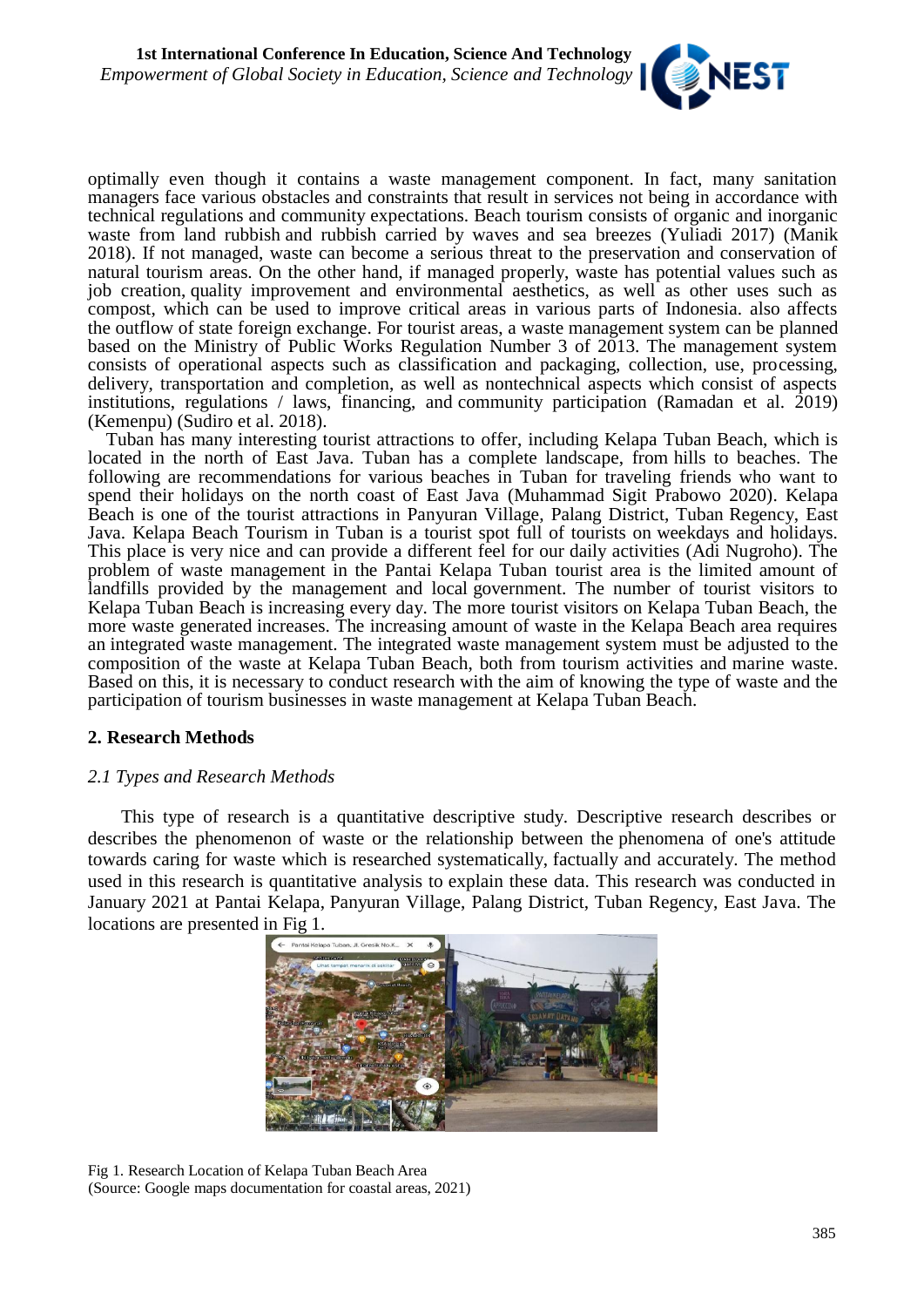

# *2.2 Research Steps*

The first stage in this research is to make field observations, this is done to determine the conditions in the field that will be used for research. Then the determination of the location that will be used as a research location is Kelapa Tuban Beach which has sandy soil characteristics. The tools used in this research are: 1) writing instruments; 2) handbooks or questionnaires; 3) camera or hp. The materials used in this research are the types of waste and the environmental participation of the Kelapa Tuban beach community towards rubbish.

# *2.3 Data Collection Technique*

Data collection in this study was carried out using primary data: the data collection technique with the primary survey was carried out by distributing questionnaires and interviews to tourism entrepreneurs in Kelapa Tuban Beach. In addition, field observations were made to support the data in this study. As well as Secondary Data: Secondary surveys were conducted to complement the data from primary data collection in the form of literature reviews related to the research conducted. Furthermore, secondary data collection was also carried out in the form of data from research related institutions.

# *2.4 Data Analysis*

The data analysis technique of the Miles and Huberman model was used in this study. The analysis was carried out at the time of data collection and after the data collection was completed within a certain period of time. At the time of the interview, the researcher conducted an analysis of the respondents' responses. If the answer is not satisfactory, the researcher will proceed to the question. To some extent, you will get reliable data.

# **3. Result and Discussion**

# *3.1 Result*

Based on the types of waste found in the Kelapa Beach Area, Panyuran Village, Palang District, Tuban Regency, East Java, there are several components of waste from organic and inorganic waste types. The number of waste components found is presented in Table 1. And the results of the analysis of the data on the participation of the environmental community of Kelapa Tuban Beach against the waste seen based on the Participation Index in Decision Making, the Participation Index in Implementation, the Participation Index in Benefit Taking, and the Participation Index in Evaluation are presented in Tables 2, 3, 4, and 5.

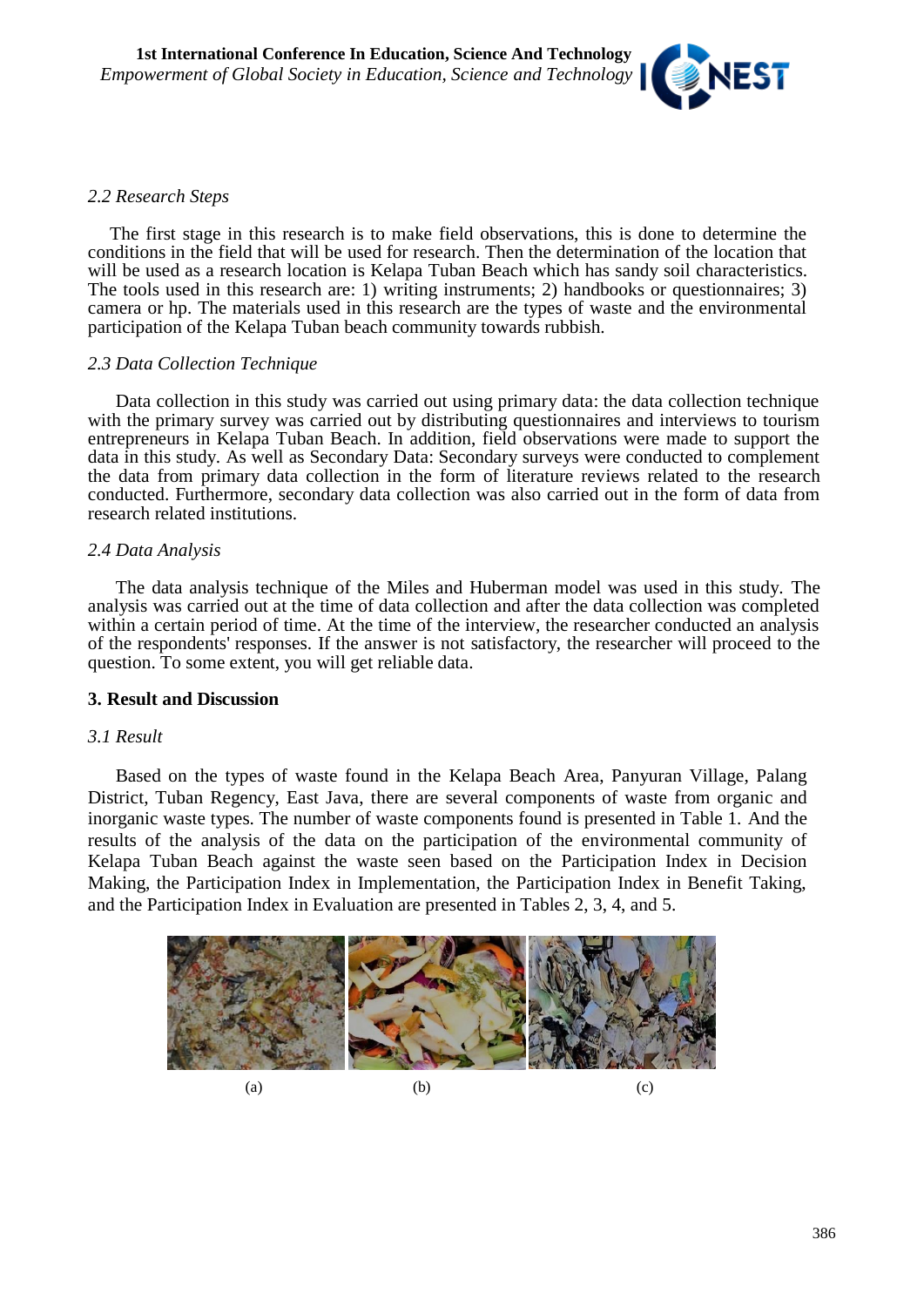





(g)

Figure 2. Types of waste found in the Pantai Kelapa Tuban area a). leftover food; b). letfover raw materials; c). paper, cardboard, newspaper; d). coconut; e). plastic bags; f). packaging wrap, g). drink bottle (Source: Personal Documents)

Table 1. Types of Waste in Kelapa Beach Tourism

| Type          | Rating | Component                                 | Amount |
|---------------|--------|-------------------------------------------|--------|
|               |        | Leftover food                             | 57     |
|               | 2      | Leftover raw materials (fish, vegetables, | 50     |
| Organic Trash |        | fruit, spices, etc)                       |        |
|               | 3      | Paper / cardboard / newspaper             | 48     |
|               | 4      | Others                                    | 11     |
|               |        | Plastic bags                              | 73     |
|               | 2      | Food wraps / packaging (sachets,          | 56     |
| Anorganic     |        | noodle wrappers, snack wrappers,          |        |
| Trash         |        | etc)                                      |        |
|               | 3      | Drink bottle                              | 47     |
|               |        | Others                                    | 23     |

Table 2. Participation in the Decision-Making Process

| Number | <b>Benchmark</b>                                                       | Yes | No. | <b>Participation Rate</b> |
|--------|------------------------------------------------------------------------|-----|-----|---------------------------|
|        | Participation in meetings related to                                   | 30  | 43  | 41%                       |
|        | waste management<br>Activeness in providing<br>suggestions or opinions | 24  | 49  | 33%                       |
|        | <b>AMOUNT</b>                                                          | 54  | 92  | 37%                       |

#### Table 3. Participation in Implementation

| Number | Benchmark                                | Yes | No | <b>Participation Rate</b> |
|--------|------------------------------------------|-----|----|---------------------------|
|        |                                          |     |    |                           |
|        | Reducing waste generation                | 18  | 55 | 25%                       |
| 2      | Reuse of plastic bags, cardboard,        |     | 51 | 30%                       |
|        | bottles, paper, etc.                     |     |    |                           |
| 3      | Separating waste by type (organic and    | 10  | 63 | 14%                       |
|        | inorganic)                               |     |    |                           |
| 4      | Ownership of cleaning tools at the place | 64  |    | 88%                       |
|        | of business                              |     |    |                           |
|        | Routine cleaning the place of business   |     |    | 100%                      |
| 6      | Collect trash into the trash             |     |    | 100%                      |
|        |                                          |     |    |                           |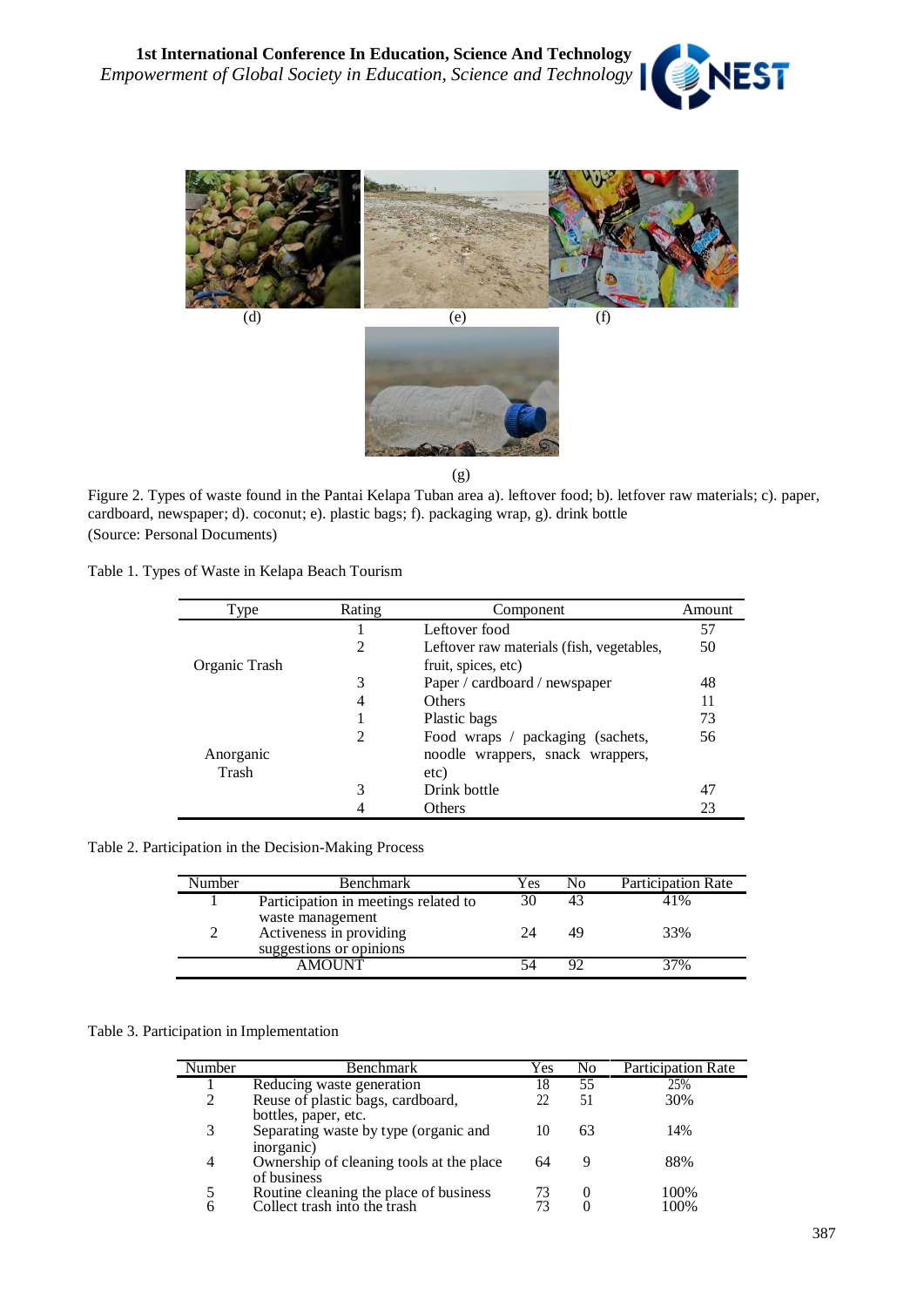

|    | Take the trash by yourself to a<br>temporary garbage collection area | 49 | 24 | 67%   |
|----|----------------------------------------------------------------------|----|----|-------|
| 8  | Payment of cleaning fees                                             | 59 | 14 | 81%   |
| 9  | Comply with the applicable hygiene                                   | 69 | 4  | 95%   |
| 10 | rules<br>Reprimand violators of hygiene rules                        |    | 16 |       |
|    | (tourists / fellow traders)                                          |    |    | 78%   |
|    |                                                                      |    |    | 67.8% |

### Table 4. Participation In Benefit-Taking

| Vumber | Variable                                                                                              | Yes | <b>Participation Rate</b> |
|--------|-------------------------------------------------------------------------------------------------------|-----|---------------------------|
|        | Convenience of business actors related                                                                |     | 100%                      |
|        | to cleanliness of business premises<br>Tourist comfort related to cleanliness of<br>business premises |     | 100%                      |
|        | <b>AMOUNT</b>                                                                                         | 146 | 100%                      |

### Table 5. Participation in Evaluation

| Number | Variable                                                                   | Yes | No | <b>Participation Rate</b> |
|--------|----------------------------------------------------------------------------|-----|----|---------------------------|
|        | Waste management is in<br>accordance with what was<br>planned and expected | 69  |    | 95%                       |
|        | <b>AMOUNT</b>                                                              | 69  |    | 95%                       |

# *3.2 Discussion*

The waste that was studied was the waste produced by the tourism business actors in Kelapa Tuban Beach Tourism and had different characteristics. Types of waste can be divided into organic waste and inorganic waste (Kurniaty et al. 2016) (Yudhistirani et al. 2016). Organic waste is waste that is easily biodegradable and biodegradable, while inorganic waste is waste that is not easily biodegradable (Hasibuan 2016) (Febriadi 2019). Tourism entrepreneurs produce waste from organic and inorganic types. The production and service processes for tourists require raw materials and produce waste as the final product. This garbage cannot be avoided. The bigger the production process, the greater the waste generation. The food stall produces food and starts the production process at the request of the customer. Food raw materials that have been purchased from the market and distributors are then washed and prepared to be processed into order menus. Organic waste is generated during preparation, maintenance and cleaning (Isnaeni 2020) (Wani et al. 2019).

According to the results of the study (see Table 1), the highest amount of organic waste was produced in tourist leftovers (57 respondents). Food that is not eaten by customers will be thrown away by the entrepreneur and finally thrown into the trash. Apart from food scraps, 50 respondents answered that raw food ingredients that have gone through the cleaning and cooking preparation processes are also considered garbage. In addition, most of the organic waste is produced in the form of paper, cardboard and newspapers. This waste comes from the packaging of food raw materials that have been sent from traders or purchased at the market. Apart from organic waste, tourism businesses also produce inorganic waste. Raw material packaging is the main form of inorganic waste. Most business operators buy food items that are carried using plastic bags. According to 73 respondents, most of the inorganic waste comes from their tourism business, namely plastic bags. Other forms of plastic packaging include instant drink wrappers, instant noodles, instant spices, and snacks. Ease of serving and tourist demand are the main factors for any business actor to provide instant food and drinks. As many as 56 respondents stated that they owned, served, and produced inorganic waste from the packaging. Ready-to-drink drinks packaged in plastic bottles, glass bottles and cans are the third largest inorganic waste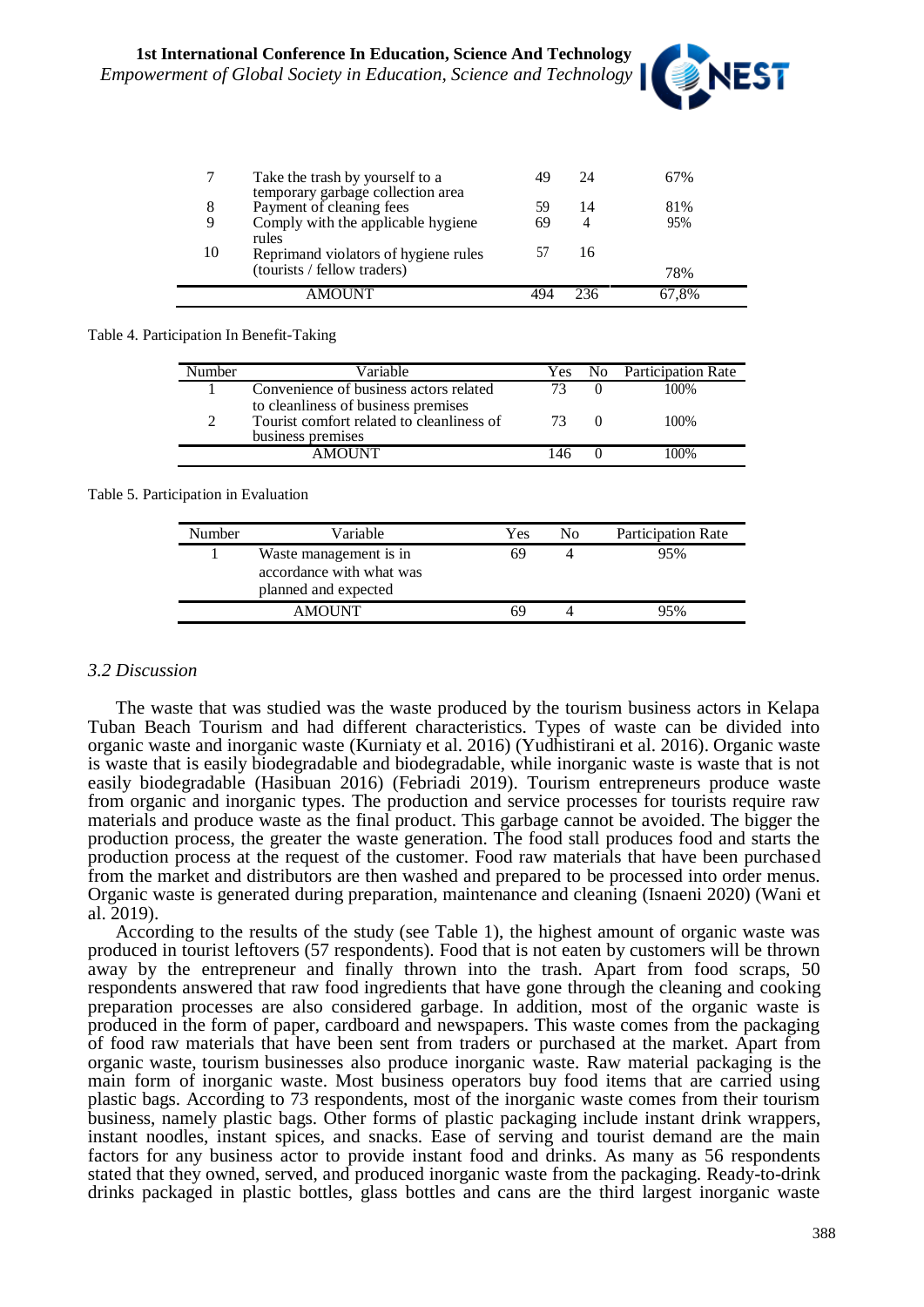

produced by tourism businesses. Commercial areas which include shops, restaurants, markets, offices, hotels, and others. The types of waste generated include paper, cardboard, plastics, wood, food scraps, glass, metals, hazardous and toxic waste, etc (Hairisah 2020) (Bestari 2019) (Putra & Yulis 2019). In terms of packaging materials, cardboard and corrugated paper are generally the main types of waste generated by food service companies. Other important types produced by food service operations include glass, metals and plastics (Sulhatun 2019) (Haseng 2020).

### Participation in Decision Making

The variable in this section consists of two parts which aim to determine the participation of tourism company actors in waste management planning. The participation of tourism companies in the participation process of waste management planning is 41%. The participation rate in submitting proposals was 33% (see Table 2). Most of the respondents admitted that even though they felt lazy and tired after a tiring day at work, they did not follow the process, even though they ended up executing the results of the meeting decisions. Vote to listen and accept every decision made. There is a positive and significant relationship between education level and population participation. The higher the level of education, the wider the knowledge about environmental management, therefore the higher the level of education. conscience (Aryanti 2019) (Jaya 2018).

### Participation in Implementation

Based on the results of the questionnaire, the participation rate in reducing waste is 25%. The participation rate for reusing used goods is 30%. Meanwhile, the process of separating organic and inorganic waste is only 14%. This condition shows that most tourism companies do not reduce and classify waste. At this stage the amount of waste generated will increase along with the increase in the production process at the business facility. Some of the perpetrators reused various items such as plastic bags, sauce bottles and soy sauce. and cartons for storing food raw materials. Information and benefits from the waste reduction and classification process are the main reasons why this activity is not carried out. Most of the inorganic waste originating from the tourism business comes from the packaging and packaging of food raw materials. Large quantities where retailers are encouraged to ship ingredients with minimal packaging, replace packaging with bio packaging, and refrigerate food ingredients to maintain quality. By reducing packaging, not only reduces waste, but also transportation costs (Dwiyanto 2011) (Abduh 2018).

All respondents stated that they carry out garbage collection and cleaning work at the business premises every day with a 100% participation rate. The level of participation in this phase can also be shown by owning cleaning equipment with a participation rate of 88%. Cleaning equipment that is usually owned by tourism companies in the form of trash cans, brooms, dustpan or dustpan, rags, etc. Commercial premises are cleaned independently using the cleaning tools owned by each commercial operator, then the waste is placed in containers. collected. Apart from cleaning their respective business premises, members of the company group do daily cleaning work in which the coastal environment works together. Economic actors collect waste in a position available for them to be transported by officers and stored in a landfill (TPA). The transportation of waste to the final landfill (TPA) location is carried out by means of a roller carriage. Entrepreneurs collect garbage at the station provided and the officers then transport it to be deposited at the final disposal site (TPA) every night. Because 67% of economic actors admit to participating in the transportation activities themselves, this is because the Final Disposal Site (TPA) is not too far from their business location. It is best to carry out garbage collection every day so that garbage does not accumulate and cause unpleasant odors or unpleasant views. In addition, the accumulated litter can affect the image of Kelapa Beach as a marine tourism destination in Tuban Regency.

The waste generated by tourism activities ends at the TPA not far from Pantai Kelapa Tuban. It is at this stage that the waste is processed by separating it according to the type of organic and inorganic waste. Inorganic waste with retail value, such as plastic and glass bottles, is collected and sold to second hand merchants. Inorganic waste takes a long time and does not degrade completely. Therefore, they can be handled according to the 4R principle (Reuse, Reduce, Recycle, Replace) (Marliani 2015). When sold, inorganic waste such as plastic can be used as artisanal material that can be used as souvenirs for tourists. In addition, plastic waste can be used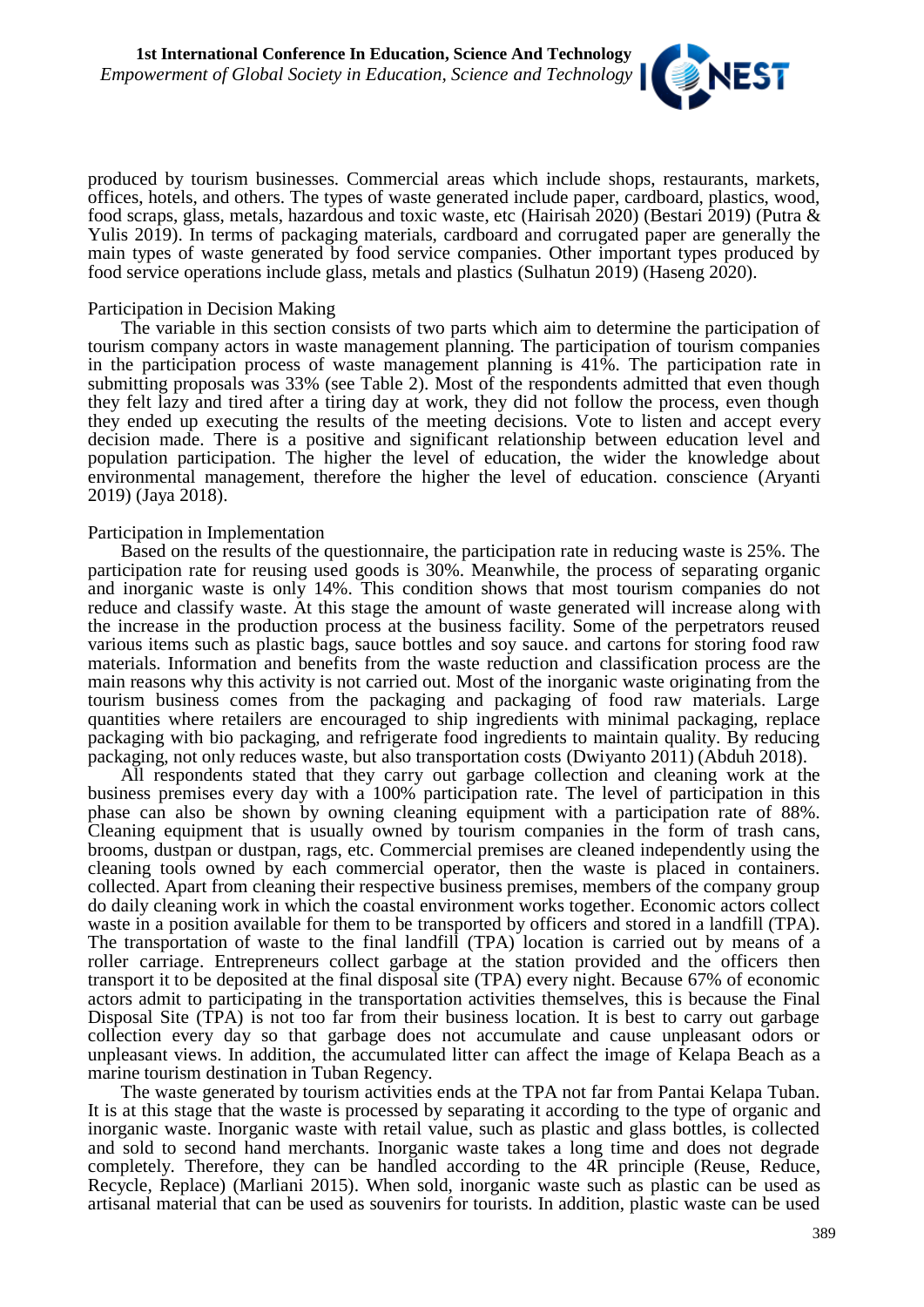

as environmentally friendly bricks to replace bricks that can be used in the physical construction of buildings (Fatimah 2020). The collected organic waste is burned by the manager. Burns can cause air pollution and have a negative impact on the environment (Broto et al. 2020) (Ayen et al. 2016). In principle, organic waste can be processed and used into goods with retail value, namely compost. Organic waste is collected in the hole and then waits for the decomposition process to take place. then dried and made into compost products which can then be used. Compost products can be sold to farmers or visitors so that managers can experience economic benefits (Kumalaningsih 2014)p (Prasetyo & Arifin 2018).

### Participation In Benefit-Taking

The benefits of dumping garbage at Kelapa Tuban beach are felt by tourism companies and visiting guests (see Table 4). The atmosphere of a clean and tidy business place gives a sense of comfort. In addition, the manager stated that tourists will choose their local businesses. The shop looks neat and tidy. A higher income is a benefit that commercial gamblers can experience immediately. This situation increases with the number of guests, especially on weekends and national holidays. Income level is one of the factors determining participation in waste management (Posmaningsih 2016) (Pratiwi et al. 2018). In addition, participation is high because economic actors understand the benefits of good waste management. Public awareness about the influence of waste encourages community participation in waste management (Yuliastuti 2013) (Setyoadi 2018) (Nugraha et al. 2018).

### Participation in Evaluation

Evaluation is an important stage in a management cycle. This stage is carried out to determine the level of achievement of program objectives and to find out where the deficiencies are and their reasons (Casban et al. 2020) (Sutabri 2012). Although many do not play an active role in the decision-making process, they still believe that the implementation of waste management at Kelapa Tuban Beach Tourism is in accordance with the plan (see Table 5).

#### **4. Conclusion**

The tourism business actors in Kelapa Tuban Beach Tourism produce organic and inorganic waste from services and services provided to tourists. The types of organic waste produced are in the form of guest food leftovers, food raw material leftovers, paper, cardboard, cardboard, newspapers, etc. The types of inorganic waste produced are in the form of plastic bags, food packaging wrappers, plastic and glass bottles, and others. The level of participation of tourism business actors in decision making is 37% which means it is not good, in implementation it is 67.8% which means quite good, in taking benefits of 100% which means very good, and in evaluation it is 95% which means very good. Based on the index participation in benefit taking and evaluation can be maintained, while participation in decision making and implementation can be improved in waste management

#### **References**

Abduh IMN. 2018. Ilmu dan rekayasa lingkungan. [place unknown]: SAH MEDIA.

Adi Nugroho. Pesona Keindahan Wisata Pantai Kelapa di Tuban.

Aini N. 2012. Kebersihan Wisata Pantai di Indoensia, Pekerjaan Rumah Pemerintah.

Anggraini M. 2018. gastrodiplomasi sebagai strategi pengembangan pariwisata kuliner Indonesia dalam mendukung program ASTP. In: Semin Nas dan Disk Panel Multidisiplin Has Penelit dan Pengabdi Kpd Masy 2018. Vol. 1. [place unknown].

Apriliani IM, Purba NP, Dewanti LP, Herawati H, Faizal I. 2021. Pelatihan Pengumpulan Sampah Laut Kepada Pengunjung Pantai Pangandaran. Farmers J Community Serv. 2(1):56–61.

Aryanti R. 2019. HUBUNGAN TINGKAT PENDIDIKAN ORANG TUA DAN KEMANDIRIAN BELAJAR SISWA DENGAN HASIL BELAJAR IPS KELAS IV SDN DI MARGOREJO KABUPATEN PATI.

Ayen D, Umar AF, Elwindra E. 2016. Gambaran Proses Pengolahan Sampah dan Dampaknya Terhadap Kesehatan Masyarakat di Wilayah TPA Bantar Gebang Bekasi Tahun 2016. J Persada Husada Indones. 3(11):59–71.

Bestari HI. 2019. STUDI TIMBULAN, KOMPOSISI DAN DENSITAS SAMPAH DI TPA BANYUROTO, KULON PROGO, DAERAH ISTIMEWA YOGYAKARTA.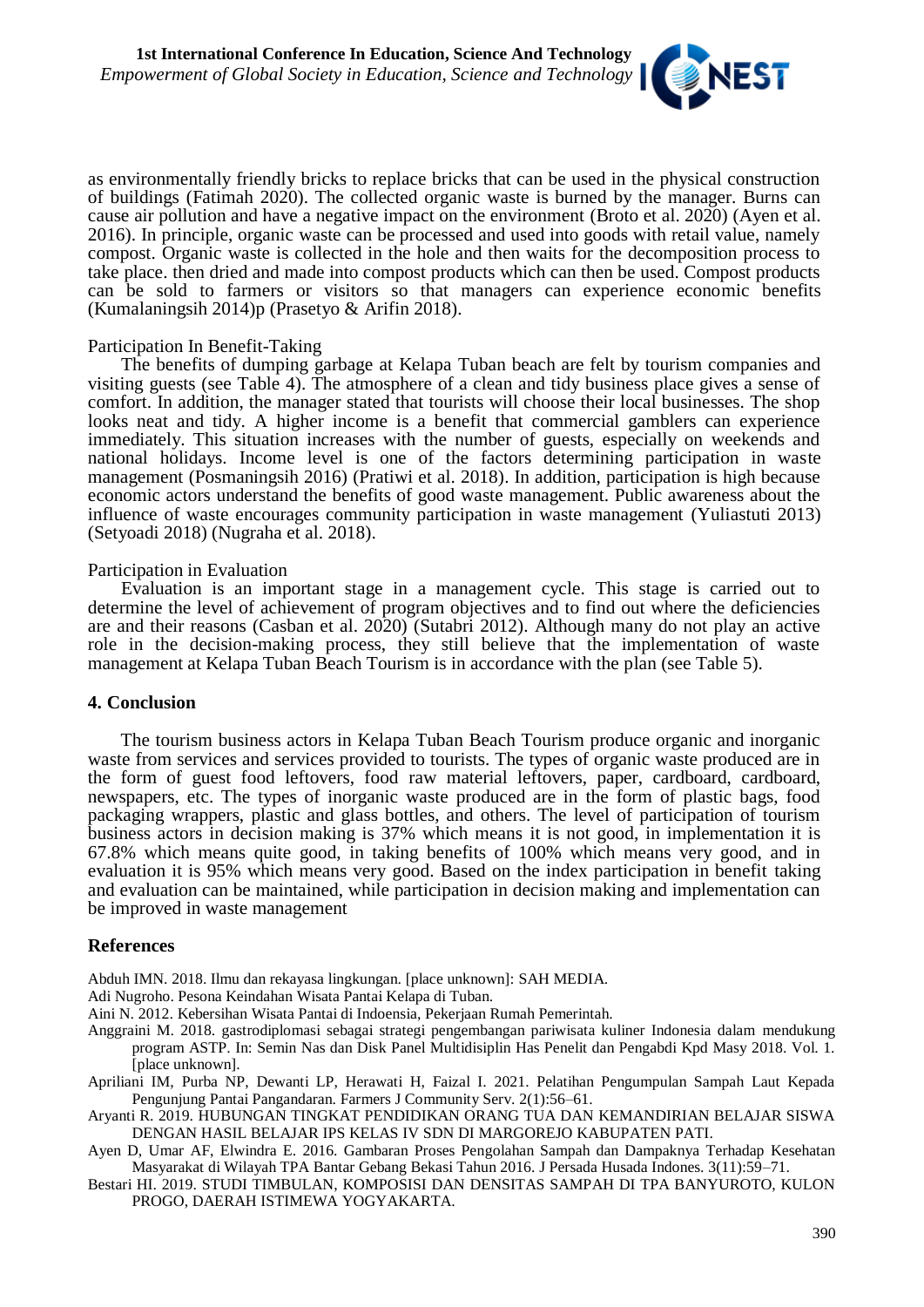

- Broto S, Nazori AZ, Gata G. 2020. Penyuluhan Bank Sampah dan Pemilahan Sampah Bahan Baku Biogas Skala Rumah tangga. JAM-TEKNO J Pengabdi Kpd Masy TEKNO. 1(1):20–25.
- Casban ST, Marfuah U, Sunardi D, Dewi AP. 2020. Evaluasi Pelatihan Pencegahan dan Penanggulangan Kebakaran di Lingkungan Rumah Tangga. Pros Konf Nas Pengabdi Kpd Masy dan Corp Soc Responsib. 3:470–478.
- Darmawi A. 2017. Potensi Timbulan Sampah Pada Objek Pariwisata Pantai. J Penelit Teknol Ind. 9(1):61–71.
- Dwiyanto BM. 2011. Model peningkatan partisipasi masyarakat dan penguatan sinergi dalam pengelolaan sampah perkotaan. J Ekon Pembang Kaji Masal Ekon dan Pembang. 12(2):239–256.
- Fatimah I. 2020. IMPLEMENTASI PEMBUATAN ECOBRICK DALAM MEMBENTUK RASA TANGGUNG JAWAB DAN KEPEDULIAN SISWA KELAS V TERHADAP LINGKUNGAN DI MI MA'ARIF GLOBAL BLOTONGAN SALATIGA TAHUN PELAJARAN 2019/2020.
- Febriadi I. 2019. Pemanfaatan Sampah Organik Dan Anorganik Untuk Mendukung Go Green Concept Di Sekolah. Abdimas Papua J Community Serv. 1(1):32–39.
- Hairisah SA. 2020. GAMBARAN PENGELOLAAN SAMPAH RUMAH TANGGA DI PEKON SUKANANTI KECAMATAN WAY TENONG KABUPATEN LAMPUNG BARAT TAHUN 2020.
- Haseng AY. 2020. Usaha Bank Sampah The Gade Clean And Gold Dalam Menangani Sampah Di Maumere Dan Makna Etis-Teologisnya Menurut Ensiklik Laudato Si.
- Hasia R. 2019. STRATEGI PELAYANAN DINAS PARIWISATA DAN KEBUDAYAAN DALAM MENINGKATKAN KUNJUNUNGAN WISATAWAN DI OBJEK WISATA KOTA BATU (STUDI PADA DINAS PARIWISATA DAN KEBUDAYAAN KOTA BATU). Jisip J Ilmu Sos dan Ilmu Polit. 8(2):136–143.
- Hasibuan R. 2016. Analisis dampak limbah/sampah rumah tangga terhadap pencemaran lingkungan hidup. J Ilm Advokasi. 4(1):42–52.
- Isnaeni A. 2020. Implementasi Halal Supply Chain Management pada Industri Pengolahan Makanan (Studi Kasus: Restoran Taman Pringsewu Yogyakarta).
- Jaya MN. 2018. EKSISTENSI PENYULUH PERTANIAN DALAM PELAKSANAAN KOMUNIKASI PEMBANGUNAN PARTISIPATIF UNTUK KEBERDAYAAN PETANI. J Agribisnis Terpadu. 11(2):196– 212.
- Kemenpu. Penyelenggaraan Prasarana Dan Sarana Persampahan Dalam Penanganan Sampah Rumah Tangga Dan Sampah Sejenis Sampah Rumah Tangga. 2013.
- Kumalaningsih S. 2014. Pohon Industri Potensial. [place unknown]: Universitas Brawijaya Press.
- Kurniaty Y, Nararaya WHB, Turawan RN, Nurmuhamad F. 2016. Mengefektifkan Pemisahan Jenis Sampah Sebagai Upaya Pengelolaan Sampah Terpadu Di Kota Magelang. Varia Justicia. 12(1):135–150.
- Lawang M. 2015. Penegakan Hukum Terhadap Pencemaran Dan Perusakan Lingkungan Objek Wisata Berdasarkan Undang-Undang Nomor 10 Tahun 2009. Lex Crim. 4(7):58–66.
- Manik KES. 2018. Pengelolaan lingkungan hidup. [place unknown]: Kencana.
- Mardianto F. 2018. Strategi Pengelolaan Clungup Mangrove Conservation (CMC) Berdasarkan Hasil Relasi Kelembagaan Di Pantai Clungup Dusun Sendang Biru Desa Tambakrejo Kecamatan Sumbermanjing Wetan Kabupaten Malang Jawa Timur.
- Marliani N. 2015. Pemanfaatan limbah rumah tangga (sampah anorganik) sebagai bentuk implementasi dari pendidikan lingkungan hidup. Form J Ilm Pendidik MIPA. 4(2).
- Masruroh R, Nurhayati N. 2016. Strategi Pengembangan Pariwisata dalam Rangka Peningkatan Pendapatan Asli Daerah di Kabupaten Kuningan. In: Pros Semin Nas IPTEK Terap 2016 Pengemb Sumber Daya Lokal Berbas IPTEK. Vol. 1. [place unknown].
- Muhammad Sigit Prabowo. 2020. Jelajah Pantai di Tuban dalam Sehari, Ini Rekomendasinya.
- Nugraha A, Sutjahjo SH, Amin AA. 2018. Analisis Persepsi Dan Partisipasi Masyarakat Terhadap Pengelolaan Sampah Rumah Tangga Di Jakarta Selatan. J Nat Resour Environ Manag. 8(1):7–14.
- Posmaningsih DA. 2016. Faktor-faktor yang mempengaruhi partisipasi masyarakat dalam pengelolaan sampah padat di Denpasar Timur. J Skala Husada J Heal. 13(1).
- Prasetyo A, Arifin MZ. 2018. House of Quality Kampung Organik. [place unknown]: Indocomp.
- Pratiwi FAYU, Soemirat J, Ainun S. 2018. Hubungan Partisipasi Masyarakat terhadap Sistem Pengelolaan Sampah di Kelurahan Sukaluyu. J Reka Lingkung. 6(1).
- Purnomo H, Sulistyantara B, Gunawan A. 2013. Peluang usaha ekowisata di kawasan cagar alam Pulau Sempu, Jawa Timur. J Penelit Sos dan Ekon Kehutan. 10(4):247–263.
- Putra AY, Yulis PAR. 2019. Edukasi Pemilahan dan Pengelolaan Jenis Sampah di SDN 007 Pangkalan Baru Kecamatan Siak Hulu Kabupaten Kampar. Community Educ Engagem J. 1(1):87–93.
- Ramadan BS, Safitri RP, Cahyo MRD, Wibowo YG. 2019. Optimasi sistem pengangkutan sampah kecamatan jati, kabupaten kudus, jawa tengah. J Presipitasi Media Komun Dan Pengemb Tek Lingkung. 16(1):8.
- Setiawan F, Saefulloh A. 2019. Kolaborasi yang dilaksanakan di kawasan wisata dermaga Kereng Bangkirai Kota Palangka Raya. J Adm. 10(2).
- Setiawan RI. 2016. Pengembangan sumber daya manusia di bidang pariwisata: perspektif potensi wisata daerah berkembang. J Penelit Manaj Terap. 1(1):23–35.
- Setyoadi NH. 2018. Faktor Pendorong Keberlanjutan Pengelolaan Sampah Rumah Tangga Berbasis Masyarakat Di